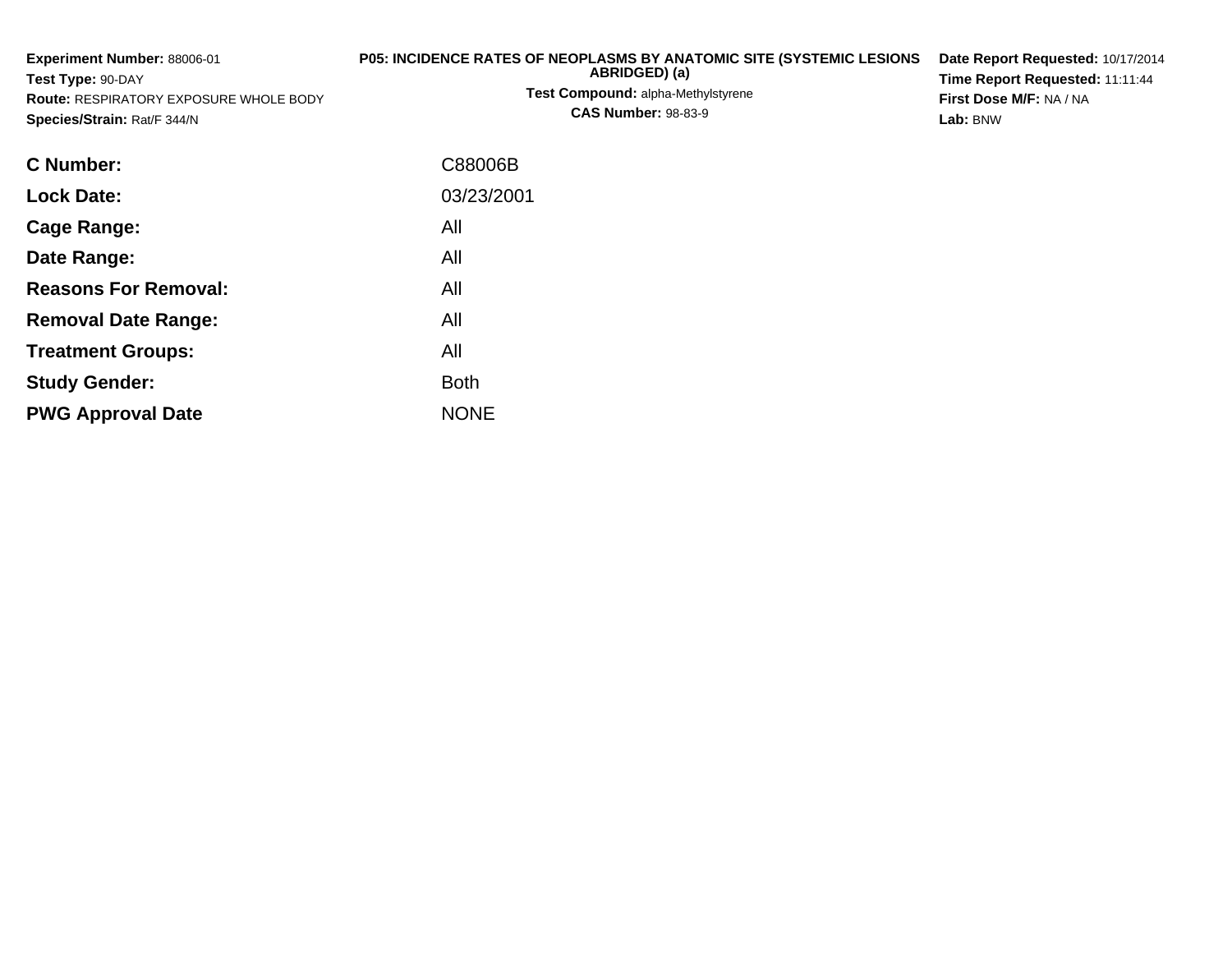| Experiment Number: 88006-01<br>Test Type: 90-DAY<br>Route: RESPIRATORY EXPOSURE WHOLE BODY<br>Species/Strain: Rat/F 344/N |                | <b>P05: INCIDENCE RATES OF NEOPLASMS BY ANATOMIC SITE (SYSTEMIC LESIONS</b><br>ABRIDGED) (a)<br>Test Compound: alpha-Methylstyrene<br><b>CAS Number: 98-83-9</b> | Date Report Requested: 10/17/2014<br>Time Report Requested: 11:11:44<br>First Dose M/F: NA / NA<br>Lab: BNW |                |                |                 |
|---------------------------------------------------------------------------------------------------------------------------|----------------|------------------------------------------------------------------------------------------------------------------------------------------------------------------|-------------------------------------------------------------------------------------------------------------|----------------|----------------|-----------------|
| F 344/N Rat MALE                                                                                                          | <b>CONTROL</b> | <b>75 PPM</b>                                                                                                                                                    | <b>150 PPM</b>                                                                                              | <b>300 PPM</b> | <b>600 PPM</b> | <b>1000 PPM</b> |
| <b>Disposition Summary</b>                                                                                                |                |                                                                                                                                                                  |                                                                                                             |                |                |                 |
| <b>Animals Initially In Study</b><br><b>Early Deaths</b><br><b>Survivors</b>                                              | 10             | 10                                                                                                                                                               | 10                                                                                                          | 10             | 10             | 10              |
| <b>Terminal Sacrifice</b>                                                                                                 | 10             | 10                                                                                                                                                               | 10                                                                                                          | 10             | 10             | 10              |
| <b>Animals Examined Microscopically</b>                                                                                   | 10             | 10                                                                                                                                                               | 10                                                                                                          | 10             | 10             | 10              |
| <b>ALIMENTARY SYSTEM</b>                                                                                                  |                |                                                                                                                                                                  |                                                                                                             |                |                |                 |
| Esophagus                                                                                                                 | (10)           | (0)                                                                                                                                                              | (0)                                                                                                         | (0)            | (0)            | (10)            |
| Intestine Large, Cecum                                                                                                    | (10)           | (0)                                                                                                                                                              | (0)                                                                                                         | (0)            | (0)            | (10)            |
| Intestine Large, Colon                                                                                                    | (10)           | (0)                                                                                                                                                              | (0)                                                                                                         | (0)            | (0)            | (10)            |
| Intestine Large, Rectum                                                                                                   | (10)           | (0)                                                                                                                                                              | (0)                                                                                                         | (0)            | (0)            | (10)            |
| Intestine Small, Duodenum                                                                                                 | (10)           | (0)                                                                                                                                                              | (0)                                                                                                         | (0)            | (0)            | (10)            |
| Intestine Small, Ileum                                                                                                    | (10)           | (0)                                                                                                                                                              | (0)                                                                                                         | (0)            | (0)            | (10)            |
| Intestine Small, Jejunum                                                                                                  | (10)           | (0)                                                                                                                                                              | (0)                                                                                                         | (0)            | (0)            | (10)            |
| Liver                                                                                                                     | (10)           | (10)                                                                                                                                                             | (10)                                                                                                        | (10)           | (10)           | (10)            |
| Mesentery                                                                                                                 | (0)            | (0)                                                                                                                                                              | (0)                                                                                                         | (0)            | (1)            | (0)             |
| Pancreas                                                                                                                  | (10)           | (0)                                                                                                                                                              | (0)                                                                                                         | (0)            | (0)            | (10)            |
| <b>Salivary Glands</b>                                                                                                    | (10)           | (0)                                                                                                                                                              | (0)                                                                                                         | (0)            | (0)            | (10)            |
| Stomach, Forestomach                                                                                                      | (10)           | (0)                                                                                                                                                              | (0)                                                                                                         | (0)            | (0)            | (10)            |
| Stomach, Glandular                                                                                                        | (10)           | (0)                                                                                                                                                              | (0)                                                                                                         | (0)            | (0)            | (10)            |
| CARDIOVASCULAR SYSTEM                                                                                                     |                |                                                                                                                                                                  |                                                                                                             |                |                |                 |
| <b>Blood Vessel</b>                                                                                                       | (10)           | (0)                                                                                                                                                              | (0)                                                                                                         | (0)            | (0)            | (10)            |
| Heart                                                                                                                     | (10)           | (0)                                                                                                                                                              | (0)                                                                                                         | (0)            | (0)            | (10)            |
| <b>ENDOCRINE SYSTEM</b>                                                                                                   |                |                                                                                                                                                                  |                                                                                                             |                |                |                 |
| <b>Adrenal Cortex</b>                                                                                                     | (10)           | (0)                                                                                                                                                              | (0)                                                                                                         | (0)            | (0)            | (10)            |
| Adrenal Medulla                                                                                                           | (10)           | (0)                                                                                                                                                              | (0)                                                                                                         | (0)            | (0)            | (10)            |

b - Primary tumors: all tumors except metastatic tumors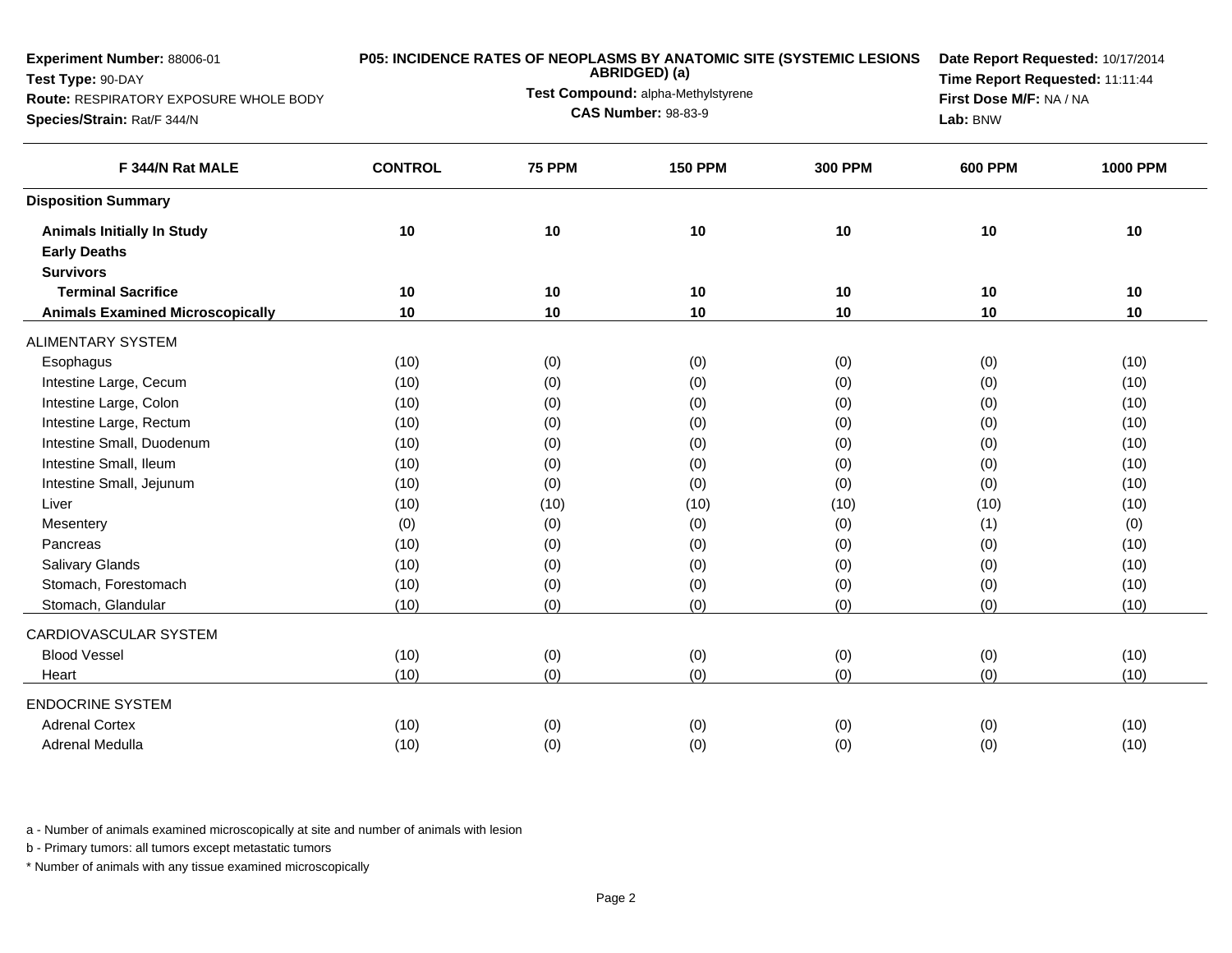| Experiment Number: 88006-01<br>Test Type: 90-DAY |                |                            | ABRIDGED) (a)                      | P05: INCIDENCE RATES OF NEOPLASMS BY ANATOMIC SITE (SYSTEMIC LESIONS | Date Report Requested: 10/17/2014<br>Time Report Requested: 11:11:44 |                 |  |  |
|--------------------------------------------------|----------------|----------------------------|------------------------------------|----------------------------------------------------------------------|----------------------------------------------------------------------|-----------------|--|--|
| Route: RESPIRATORY EXPOSURE WHOLE BODY           |                |                            | Test Compound: alpha-Methylstyrene |                                                                      | First Dose M/F: NA / NA                                              |                 |  |  |
| Species/Strain: Rat/F 344/N                      |                | <b>CAS Number: 98-83-9</b> | Lab: BNW                           |                                                                      |                                                                      |                 |  |  |
| F 344/N Rat MALE                                 | <b>CONTROL</b> | <b>75 PPM</b>              | <b>150 PPM</b>                     | <b>300 PPM</b>                                                       | <b>600 PPM</b>                                                       | <b>1000 PPM</b> |  |  |
| Islets, Pancreatic                               | (10)           | (0)                        | (0)                                | (0)                                                                  | (0)                                                                  | (10)            |  |  |
| Parathyroid Gland                                | (9)            | (0)                        | (0)                                | (0)                                                                  | (0)                                                                  | (7)             |  |  |
| <b>Pituitary Gland</b>                           | (10)           | (0)                        | (0)                                | (0)                                                                  | (0)                                                                  | (10)            |  |  |
| <b>Thyroid Gland</b>                             | (10)           | (0)                        | (0)                                | (0)                                                                  | (0)                                                                  | (10)            |  |  |
| <b>GENERAL BODY SYSTEM</b><br>None               |                |                            |                                    |                                                                      |                                                                      |                 |  |  |
| <b>GENITAL SYSTEM</b>                            |                |                            |                                    |                                                                      |                                                                      |                 |  |  |
| Epididymis                                       | (9)            | (0)                        | (0)                                | (0)                                                                  | (0)                                                                  | (10)            |  |  |
| <b>Preputial Gland</b>                           | (10)           | (0)                        | (0)                                | (0)                                                                  | (0)                                                                  | (10)            |  |  |
| Prostate                                         | (10)           | (0)                        | (0)                                | (0)                                                                  | (0)                                                                  | (10)            |  |  |
| Seminal Vesicle                                  | (10)           | (0)                        | (0)                                | (0)                                                                  | (0)                                                                  | (10)            |  |  |
| Testes                                           | (10)           | (0)                        | (0)                                | (0)                                                                  | (0)                                                                  | (10)            |  |  |
| <b>HEMATOPOIETIC SYSTEM</b>                      |                |                            |                                    |                                                                      |                                                                      |                 |  |  |
| <b>Bone Marrow</b>                               | (10)           | (0)                        | (0)                                | (0)                                                                  | (0)                                                                  | (10)            |  |  |
| Lymph Node, Bronchial                            | (3)            | (0)                        | (0)                                | (0)                                                                  | (0)                                                                  | (2)             |  |  |
| Lymph Node, Mandibular                           | (1)            | (0)                        | (0)                                | (0)                                                                  | (0)                                                                  | (0)             |  |  |
| Lymph Node, Mediastinal                          | (6)            | (1)                        | (0)                                | (0)                                                                  | (0)                                                                  | (7)             |  |  |
| Lymph Node, Mesenteric                           | (10)           | (0)                        | (0)                                | (0)                                                                  | (0)                                                                  | (10)            |  |  |
| Spleen                                           | (10)           | (0)                        | (0)                                | (0)                                                                  | (0)                                                                  | (10)            |  |  |
| Thymus                                           | (10)           | (0)                        | (0)                                | (0)                                                                  | (0)                                                                  | (10)            |  |  |
| <b>INTEGUMENTARY SYSTEM</b>                      |                |                            |                                    |                                                                      |                                                                      |                 |  |  |
| <b>Mammary Gland</b>                             | (9)            | (0)                        | (0)                                | (0)                                                                  | (0)                                                                  | (7)             |  |  |
| Skin                                             | (10)           | (0)                        | (0)                                | (0)                                                                  | (0)                                                                  | (10)            |  |  |
| MUSCULOSKELETAL SYSTEM                           |                |                            |                                    |                                                                      |                                                                      |                 |  |  |
| <b>Bone</b>                                      | (10)           | (0)                        | (0)                                | (0)                                                                  | (0)                                                                  | (10)            |  |  |

NERVOUS SYSTEM

a - Number of animals examined microscopically at site and number of animals with lesion

b - Primary tumors: all tumors except metastatic tumors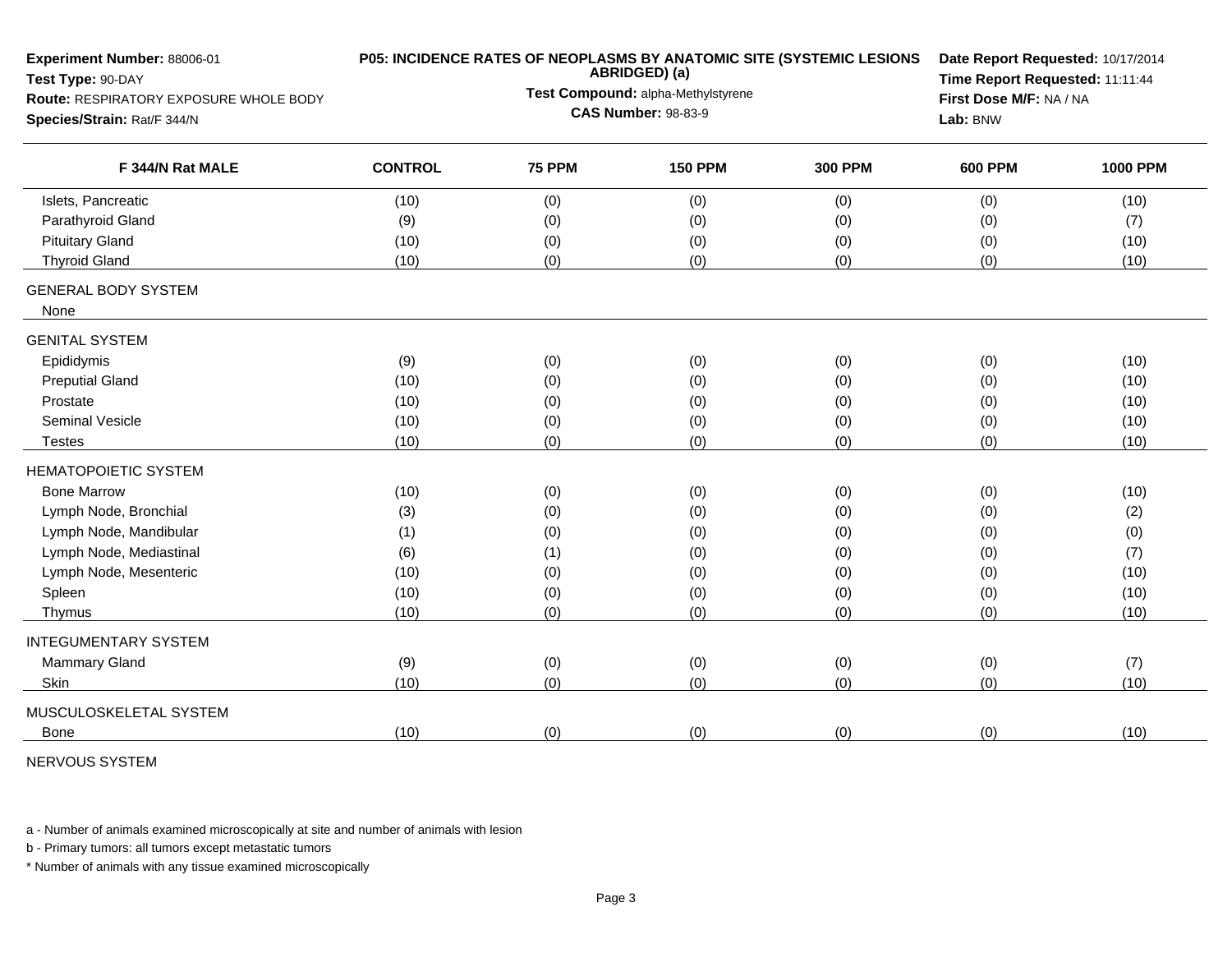| Experiment Number: 88006-01<br>Test Type: 90-DAY<br><b>Route: RESPIRATORY EXPOSURE WHOLE BODY</b><br>Species/Strain: Rat/F 344/N | P05: INCIDENCE RATES OF NEOPLASMS BY ANATOMIC SITE (SYSTEMIC LESIONS<br>ABRIDGED) (a)<br>Test Compound: alpha-Methylstyrene<br><b>CAS Number: 98-83-9</b> |               |                |                | First Dose M/F: NA / NA<br>Lab: BNW | Date Report Requested: 10/17/2014<br>Time Report Requested: 11:11:44 |  |  |
|----------------------------------------------------------------------------------------------------------------------------------|-----------------------------------------------------------------------------------------------------------------------------------------------------------|---------------|----------------|----------------|-------------------------------------|----------------------------------------------------------------------|--|--|
| F 344/N Rat MALE                                                                                                                 | <b>CONTROL</b>                                                                                                                                            | <b>75 PPM</b> | <b>150 PPM</b> | <b>300 PPM</b> | <b>600 PPM</b>                      | <b>1000 PPM</b>                                                      |  |  |
| <b>Brain</b>                                                                                                                     | (10)                                                                                                                                                      | (0)           | (0)            | (0)            | (0)                                 | (10)                                                                 |  |  |
| <b>RESPIRATORY SYSTEM</b>                                                                                                        |                                                                                                                                                           |               |                |                |                                     |                                                                      |  |  |
| Larynx                                                                                                                           | (10)                                                                                                                                                      | (0)           | (0)            | (0)            | (0)                                 | (10)                                                                 |  |  |
| Lung                                                                                                                             | (10)                                                                                                                                                      | (0)           | (0)            | (0)            | (0)                                 | (10)                                                                 |  |  |
| Nose                                                                                                                             | (10)                                                                                                                                                      | (10)          | (10)           | (10)           | (10)                                | (10)                                                                 |  |  |
| Pleura                                                                                                                           | (10)                                                                                                                                                      | (0)           | (0)            | (0)            | (0)                                 | (10)                                                                 |  |  |
| Trachea                                                                                                                          | (10)                                                                                                                                                      | (0)           | (0)            | (0)            | (0)                                 | (10)                                                                 |  |  |
| SPECIAL SENSES SYSTEM                                                                                                            |                                                                                                                                                           |               |                |                |                                     |                                                                      |  |  |
| Eye                                                                                                                              | (10)                                                                                                                                                      | (1)           | (0)            | (0)            | (0)                                 | (10)                                                                 |  |  |
| Harderian Gland                                                                                                                  | (10)                                                                                                                                                      | (0)           | (0)            | (0)            | (0)                                 | (10)                                                                 |  |  |
| <b>URINARY SYSTEM</b>                                                                                                            |                                                                                                                                                           |               |                |                |                                     |                                                                      |  |  |
| Kidney                                                                                                                           | (10)                                                                                                                                                      | (10)          | (10)           | (10)           | (10)                                | (10)                                                                 |  |  |
| <b>Urinary Bladder</b>                                                                                                           | (10)                                                                                                                                                      | (0)           | (0)            | (0)            | (0)                                 | (10)                                                                 |  |  |

b - Primary tumors: all tumors except metastatic tumors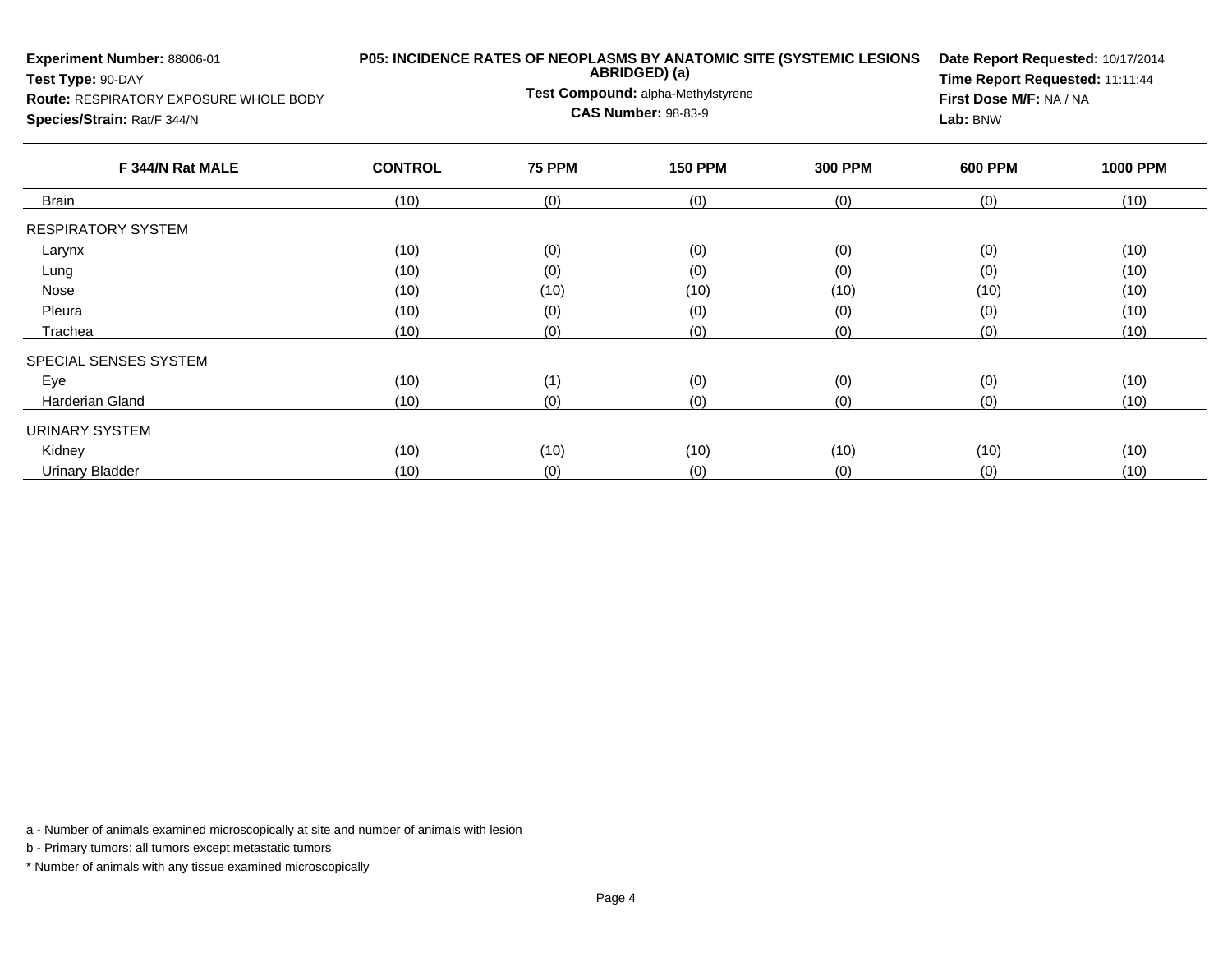| Experiment Number: 88006-01<br>Test Type: 90-DAY<br><b>Route: RESPIRATORY EXPOSURE WHOLE BODY</b><br>Species/Strain: Rat/F 344/N | P05: INCIDENCE RATES OF NEOPLASMS BY ANATOMIC SITE (SYSTEMIC LESIONS<br>ABRIDGED) (a)<br>Test Compound: alpha-Methylstyrene<br><b>CAS Number: 98-83-9</b> |               |                |                | Date Report Requested: 10/17/2014<br>Time Report Requested: 11:11:44<br>First Dose M/F: NA / NA<br>Lab: BNW |                 |  |
|----------------------------------------------------------------------------------------------------------------------------------|-----------------------------------------------------------------------------------------------------------------------------------------------------------|---------------|----------------|----------------|-------------------------------------------------------------------------------------------------------------|-----------------|--|
| F 344/N Rat MALE                                                                                                                 | <b>CONTROL</b>                                                                                                                                            | <b>75 PPM</b> | <b>150 PPM</b> | <b>300 PPM</b> | <b>600 PPM</b>                                                                                              | <b>1000 PPM</b> |  |
| <b>Tumor Summary for MALE</b>                                                                                                    |                                                                                                                                                           |               |                |                |                                                                                                             |                 |  |
| <b>Total Animals with Primary Neoplasms (b)</b><br><b>Total Primary Neoplasms</b>                                                |                                                                                                                                                           |               |                |                |                                                                                                             |                 |  |
| <b>Total Animals with Benign Neoplasms</b><br><b>Total Benign Neoplasms</b>                                                      |                                                                                                                                                           |               |                |                |                                                                                                             |                 |  |
| <b>Total Animals with Malignant Neoplasms</b><br><b>Total Malignant Neoplasms</b>                                                |                                                                                                                                                           |               |                |                |                                                                                                             |                 |  |
| <b>Total Animals with Metastatic Neoplasms</b><br><b>Total Metastatic Neoplasms</b>                                              |                                                                                                                                                           |               |                |                |                                                                                                             |                 |  |
| <b>Total Animals with Malignant Neoplasms</b><br><b>Uncertain Primary Site</b>                                                   |                                                                                                                                                           |               |                |                |                                                                                                             |                 |  |
| Total Animals with Neoplasms Uncertain -<br><b>Benign or Malignant</b><br><b>Total Uncertain Neoplasms</b>                       |                                                                                                                                                           |               |                |                |                                                                                                             |                 |  |

\*\*\*END OF MALE DATA\*\*\*

a - Number of animals examined microscopically at site and number of animals with lesion

b - Primary tumors: all tumors except metastatic tumors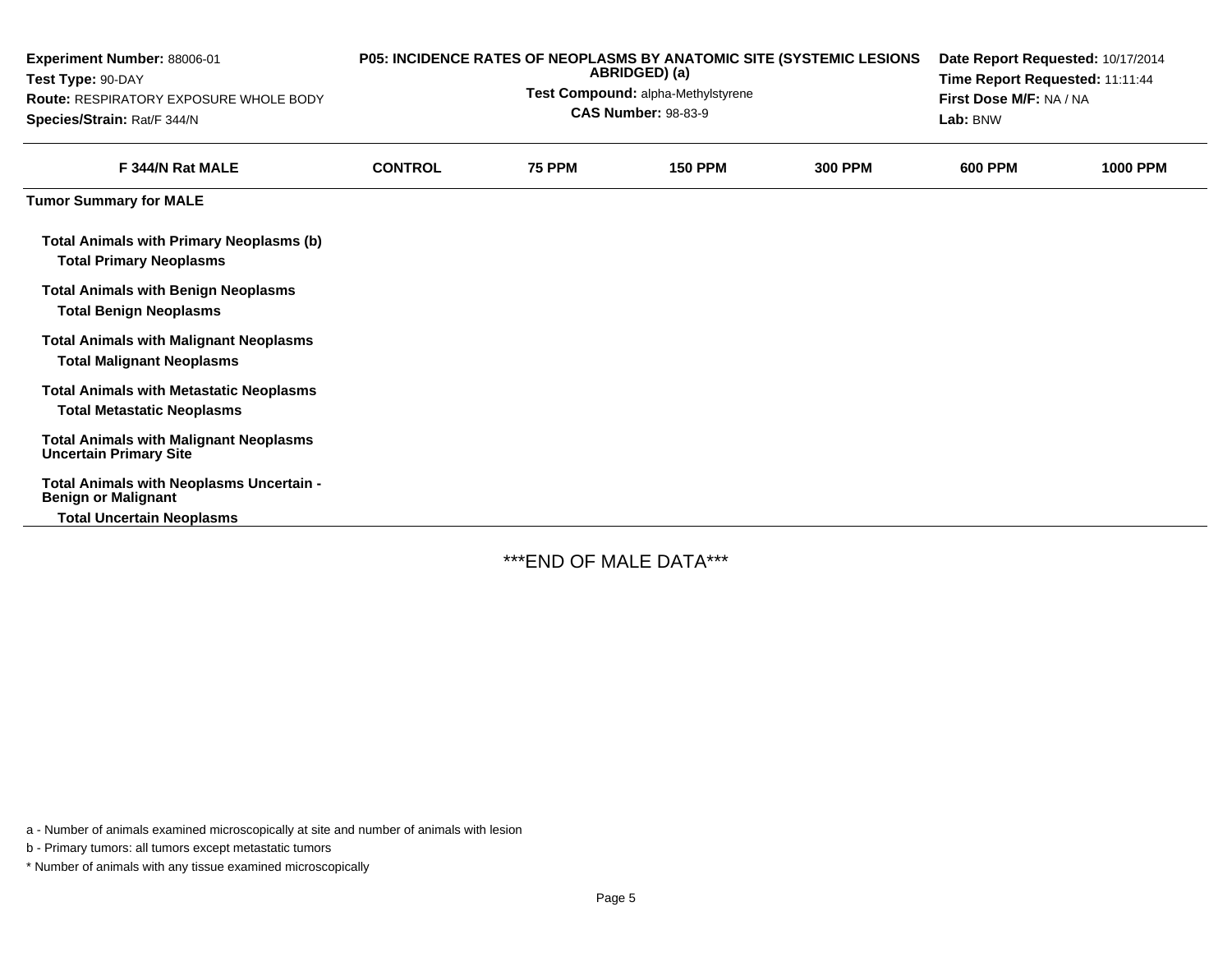| Experiment Number: 88006-01<br>Test Type: 90-DAY<br>Route: RESPIRATORY EXPOSURE WHOLE BODY<br>Species/Strain: Rat/F 344/N |                | <b>P05: INCIDENCE RATES OF NEOPLASMS BY ANATOMIC SITE (SYSTEMIC LESIONS</b><br>ABRIDGED) (a)<br>Test Compound: alpha-Methylstyrene<br><b>CAS Number: 98-83-9</b> |                |                |                | Date Report Requested: 10/17/2014<br>Time Report Requested: 11:11:44<br>First Dose M/F: NA / NA |
|---------------------------------------------------------------------------------------------------------------------------|----------------|------------------------------------------------------------------------------------------------------------------------------------------------------------------|----------------|----------------|----------------|-------------------------------------------------------------------------------------------------|
| F 344/N Rat FEMALE                                                                                                        | <b>CONTROL</b> | <b>75 PPM</b>                                                                                                                                                    | <b>150 PPM</b> | <b>300 PPM</b> | <b>600 PPM</b> | <b>1000 PPM</b>                                                                                 |
| <b>Disposition Summary</b>                                                                                                |                |                                                                                                                                                                  |                |                |                |                                                                                                 |
| <b>Animals Initially In Study</b><br><b>Early Deaths</b><br><b>Survivors</b>                                              | 10             | 10                                                                                                                                                               | 10             | 10             | 10             | 10                                                                                              |
| <b>Terminal Sacrifice</b>                                                                                                 | 10             | 10                                                                                                                                                               | 10             | 10             | 10             | 10                                                                                              |
| <b>Animals Examined Microscopically</b>                                                                                   | 10             | 10                                                                                                                                                               | 10             | 10             | 10             | 10                                                                                              |
| <b>ALIMENTARY SYSTEM</b>                                                                                                  |                |                                                                                                                                                                  |                |                |                |                                                                                                 |
| Esophagus                                                                                                                 | (10)           | (0)                                                                                                                                                              | (0)            | (0)            | (0)            | (10)                                                                                            |
| Intestine Large, Cecum                                                                                                    | (10)           | (0)                                                                                                                                                              | (0)            | (0)            | (0)            | (10)                                                                                            |
| Intestine Large, Colon                                                                                                    | (10)           | (0)                                                                                                                                                              | (0)            | (0)            | (0)            | (10)                                                                                            |
| Intestine Large, Rectum                                                                                                   | (10)           | (0)                                                                                                                                                              | (0)            | (0)            | (0)            | (10)                                                                                            |
| Intestine Small, Duodenum                                                                                                 | (10)           | (0)                                                                                                                                                              | (0)            | (0)            | (0)            | (10)                                                                                            |
| Intestine Small, Ileum                                                                                                    | (10)           | (0)                                                                                                                                                              | (0)            | (0)            | (0)            | (10)                                                                                            |
| Intestine Small, Jejunum                                                                                                  | (10)           | (0)                                                                                                                                                              | (0)            | (0)            | (0)            | (10)                                                                                            |
| Liver                                                                                                                     | (10)           | (10)                                                                                                                                                             | (10)           | (10)           | (10)           | (10)                                                                                            |
| Mesentery                                                                                                                 | (1)            | (0)                                                                                                                                                              | (0)            | (0)            | (0)            | (0)                                                                                             |
| Pancreas                                                                                                                  | (10)           | (0)                                                                                                                                                              | (0)            | (0)            | (0)            | (10)                                                                                            |
| <b>Salivary Glands</b>                                                                                                    | (10)           | (0)                                                                                                                                                              | (0)            | (0)            | (0)            | (10)                                                                                            |
| Stomach, Forestomach                                                                                                      | (10)           | (0)                                                                                                                                                              | (0)            | (0)            | (0)            | (10)                                                                                            |
| Stomach, Glandular                                                                                                        | (10)           | (0)                                                                                                                                                              | (0)            | (0)            | (0)            | (10)                                                                                            |
| CARDIOVASCULAR SYSTEM                                                                                                     |                |                                                                                                                                                                  |                |                |                |                                                                                                 |
| <b>Blood Vessel</b>                                                                                                       | (10)           | (0)                                                                                                                                                              | (0)            | (0)            | (0)            | (10)                                                                                            |
| Heart                                                                                                                     | (10)           | (0)                                                                                                                                                              | (0)            | (0)            | (0)            | (10)                                                                                            |
| <b>ENDOCRINE SYSTEM</b>                                                                                                   |                |                                                                                                                                                                  |                |                |                |                                                                                                 |
| <b>Adrenal Cortex</b>                                                                                                     | (10)           | (0)                                                                                                                                                              | (0)            | (0)            | (0)            | (10)                                                                                            |
| Adrenal Medulla                                                                                                           | (10)           | (0)                                                                                                                                                              | (0)            | (0)            | (0)            | (10)                                                                                            |
|                                                                                                                           |                |                                                                                                                                                                  |                |                |                |                                                                                                 |

b - Primary tumors: all tumors except metastatic tumors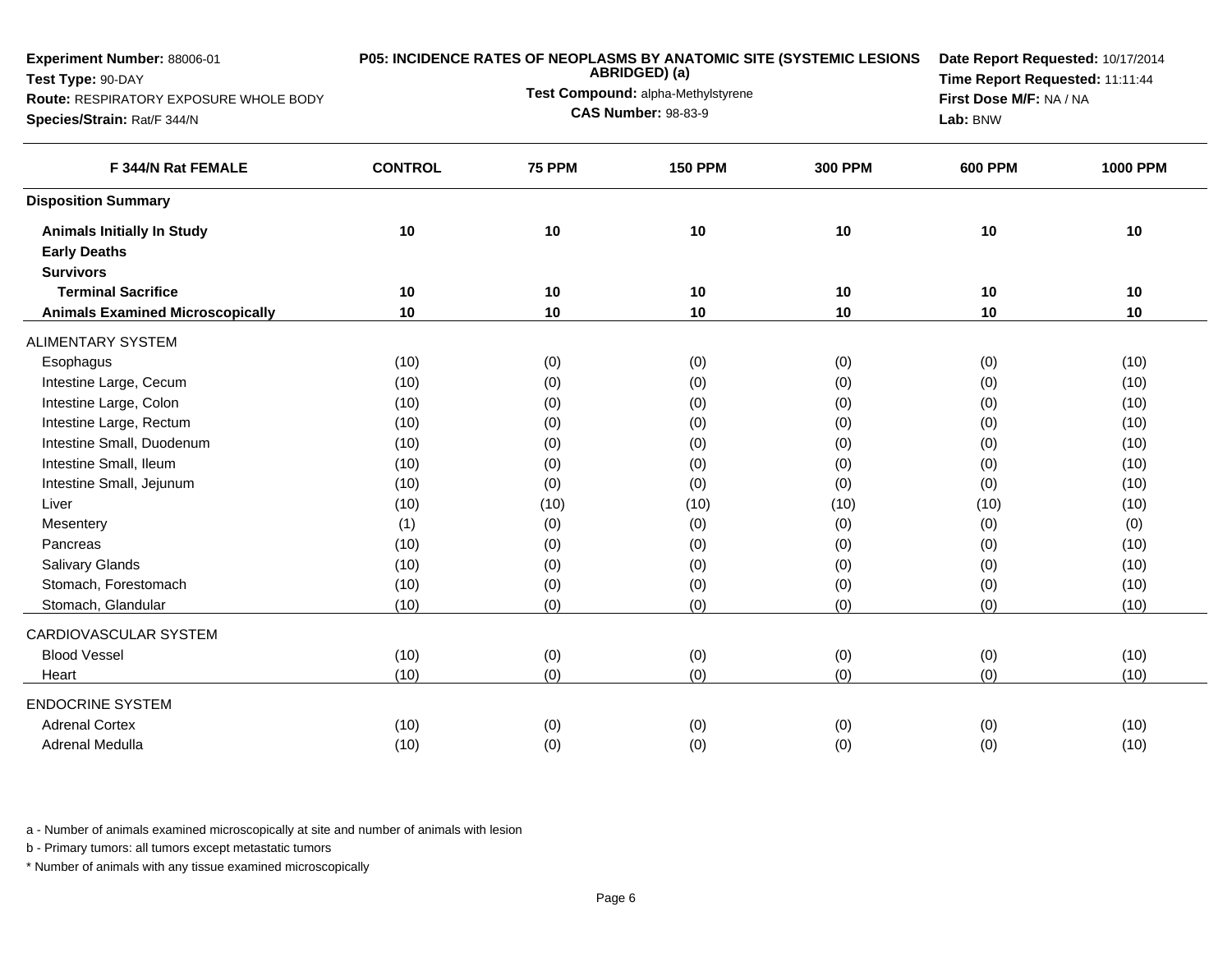| Experiment Number: 88006-01<br>Test Type: 90-DAY |                |               | ABRIDGED) (a)                      | P05: INCIDENCE RATES OF NEOPLASMS BY ANATOMIC SITE (SYSTEMIC LESIONS | Date Report Requested: 10/17/2014<br>Time Report Requested: 11:11:44<br>First Dose M/F: NA / NA |                 |  |  |
|--------------------------------------------------|----------------|---------------|------------------------------------|----------------------------------------------------------------------|-------------------------------------------------------------------------------------------------|-----------------|--|--|
| Route: RESPIRATORY EXPOSURE WHOLE BODY           |                |               | Test Compound: alpha-Methylstyrene |                                                                      |                                                                                                 |                 |  |  |
| Species/Strain: Rat/F 344/N                      |                |               | <b>CAS Number: 98-83-9</b>         | Lab: BNW                                                             |                                                                                                 |                 |  |  |
| F 344/N Rat FEMALE                               | <b>CONTROL</b> | <b>75 PPM</b> | <b>150 PPM</b>                     | <b>300 PPM</b>                                                       | <b>600 PPM</b>                                                                                  | <b>1000 PPM</b> |  |  |
| Islets, Pancreatic                               | (10)           | (0)           | (0)                                | (0)                                                                  | (0)                                                                                             | (10)            |  |  |
| Parathyroid Gland                                | (9)            | (0)           | (0)                                | (0)                                                                  | (0)                                                                                             | (10)            |  |  |
| <b>Pituitary Gland</b>                           | (10)           | (0)           | (0)                                | (0)                                                                  | (0)                                                                                             | (10)            |  |  |
| <b>Thyroid Gland</b>                             | (10)           | (0)           | (0)                                | (0)                                                                  | (0)                                                                                             | (10)            |  |  |
| <b>GENERAL BODY SYSTEM</b><br>None               |                |               |                                    |                                                                      |                                                                                                 |                 |  |  |
| <b>GENITAL SYSTEM</b>                            |                |               |                                    |                                                                      |                                                                                                 |                 |  |  |
| <b>Clitoral Gland</b>                            | (10)           | (0)           | (0)                                | (0)                                                                  | (0)                                                                                             | (10)            |  |  |
| Ovary                                            | (10)           | (1)           | (0)                                | (0)                                                                  | (0)                                                                                             | (10)            |  |  |
| <b>Uterus</b>                                    | (10)           | (0)           | (0)                                | (0)                                                                  | (0)                                                                                             | (10)            |  |  |
| <b>HEMATOPOIETIC SYSTEM</b>                      |                |               |                                    |                                                                      |                                                                                                 |                 |  |  |
| <b>Bone Marrow</b>                               | (10)           | (0)           | (0)                                | (0)                                                                  | (0)                                                                                             | (10)            |  |  |
| Lymph Node                                       | (1)            | (0)           | (0)                                | (0)                                                                  | (0)                                                                                             | (0)             |  |  |
| Lymph Node, Bronchial                            | (2)            | (0)           | (0)                                | (0)                                                                  | (0)                                                                                             | (0)             |  |  |
| Lymph Node, Mediastinal                          | (9)            | (1)           | (0)                                | (0)                                                                  | (0)                                                                                             | (9)             |  |  |
| Lymph Node, Mesenteric                           | (10)           | (1)           | (0)                                | (0)                                                                  | (0)                                                                                             | (10)            |  |  |
| Spleen                                           | (10)           | (0)           | (0)                                | (0)                                                                  | (0)                                                                                             | (10)            |  |  |
| Thymus                                           | (10)           | (0)           | (0)                                | (0)                                                                  | (0)                                                                                             | (10)            |  |  |
| <b>INTEGUMENTARY SYSTEM</b>                      |                |               |                                    |                                                                      |                                                                                                 |                 |  |  |
| <b>Mammary Gland</b>                             | (10)           | (0)           | (0)                                | (0)                                                                  | (0)                                                                                             | (10)            |  |  |
| Skin                                             | (10)           | (0)           | (0)                                | (0)                                                                  | (0)                                                                                             | (10)            |  |  |
| MUSCULOSKELETAL SYSTEM                           |                |               |                                    |                                                                      |                                                                                                 |                 |  |  |
| <b>Bone</b>                                      | (10)           | (0)           | (0)                                | (0)                                                                  | (0)                                                                                             | (10)            |  |  |
| NERVOUS SYSTEM                                   |                |               |                                    |                                                                      |                                                                                                 |                 |  |  |
| <b>Brain</b>                                     | (10)           | (0)           | (0)                                | (0)                                                                  | (0)                                                                                             | (10)            |  |  |

b - Primary tumors: all tumors except metastatic tumors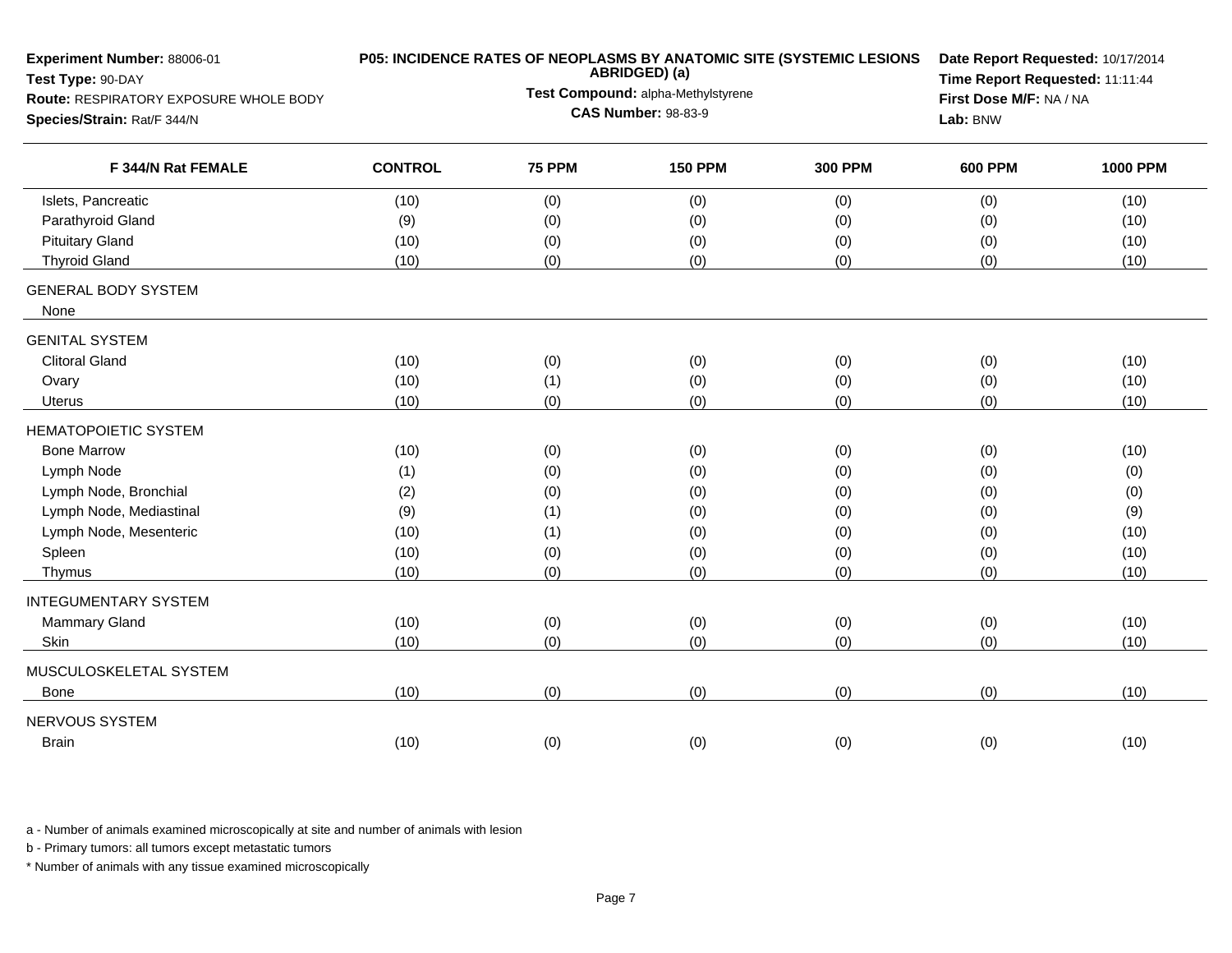| Experiment Number: 88006-01<br>Test Type: 90-DAY<br><b>Route: RESPIRATORY EXPOSURE WHOLE BODY</b><br>Species/Strain: Rat/F 344/N |                | P05: INCIDENCE RATES OF NEOPLASMS BY ANATOMIC SITE (SYSTEMIC LESIONS<br>ABRIDGED) (a)<br>Test Compound: alpha-Methylstyrene<br><b>CAS Number: 98-83-9</b> | Date Report Requested: 10/17/2014<br>First Dose M/F: NA / NA<br>Lab: BNW | Time Report Requested: 11:11:44 |                |                 |
|----------------------------------------------------------------------------------------------------------------------------------|----------------|-----------------------------------------------------------------------------------------------------------------------------------------------------------|--------------------------------------------------------------------------|---------------------------------|----------------|-----------------|
| F 344/N Rat FEMALE                                                                                                               | <b>CONTROL</b> | <b>75 PPM</b>                                                                                                                                             | <b>150 PPM</b>                                                           | <b>300 PPM</b>                  | <b>600 PPM</b> | <b>1000 PPM</b> |
| <b>RESPIRATORY SYSTEM</b>                                                                                                        |                |                                                                                                                                                           |                                                                          |                                 |                |                 |
| Larynx                                                                                                                           | (10)           | (0)                                                                                                                                                       | (0)                                                                      | (0)                             | (0)            | (10)            |
| Lung                                                                                                                             | (10)           | (0)                                                                                                                                                       | (0)                                                                      | (0)                             | (0)            | (10)            |
| Nose                                                                                                                             | (10)           | (10)                                                                                                                                                      | (10)                                                                     | (10)                            | (10)           | (10)            |
| Pleura                                                                                                                           | (10)           | (0)                                                                                                                                                       | (0)                                                                      | (1)                             | (0)            | (10)            |
| Trachea                                                                                                                          | (10)           | (0)                                                                                                                                                       | (0)                                                                      | (0)                             | (0)            | (10)            |
| SPECIAL SENSES SYSTEM                                                                                                            |                |                                                                                                                                                           |                                                                          |                                 |                |                 |
| Ear                                                                                                                              | (0)            | (0)                                                                                                                                                       | (0)                                                                      | (0)                             | (0)            | (1)             |
| Eye                                                                                                                              | (10)           | (0)                                                                                                                                                       | (0)                                                                      | (0)                             | (0)            | (10)            |
| <b>Harderian Gland</b>                                                                                                           | (10)           | (0)                                                                                                                                                       | (0)                                                                      | (0)                             | (0)            | (10)            |
| URINARY SYSTEM                                                                                                                   |                |                                                                                                                                                           |                                                                          |                                 |                |                 |
| Kidney                                                                                                                           | (10)           | (10)                                                                                                                                                      | (10)                                                                     | (10)                            | (10)           | (10)            |
| <b>Urinary Bladder</b>                                                                                                           | (10)           | (0)                                                                                                                                                       | (0)                                                                      | (0)                             | (0)            | (10)            |

b - Primary tumors: all tumors except metastatic tumors